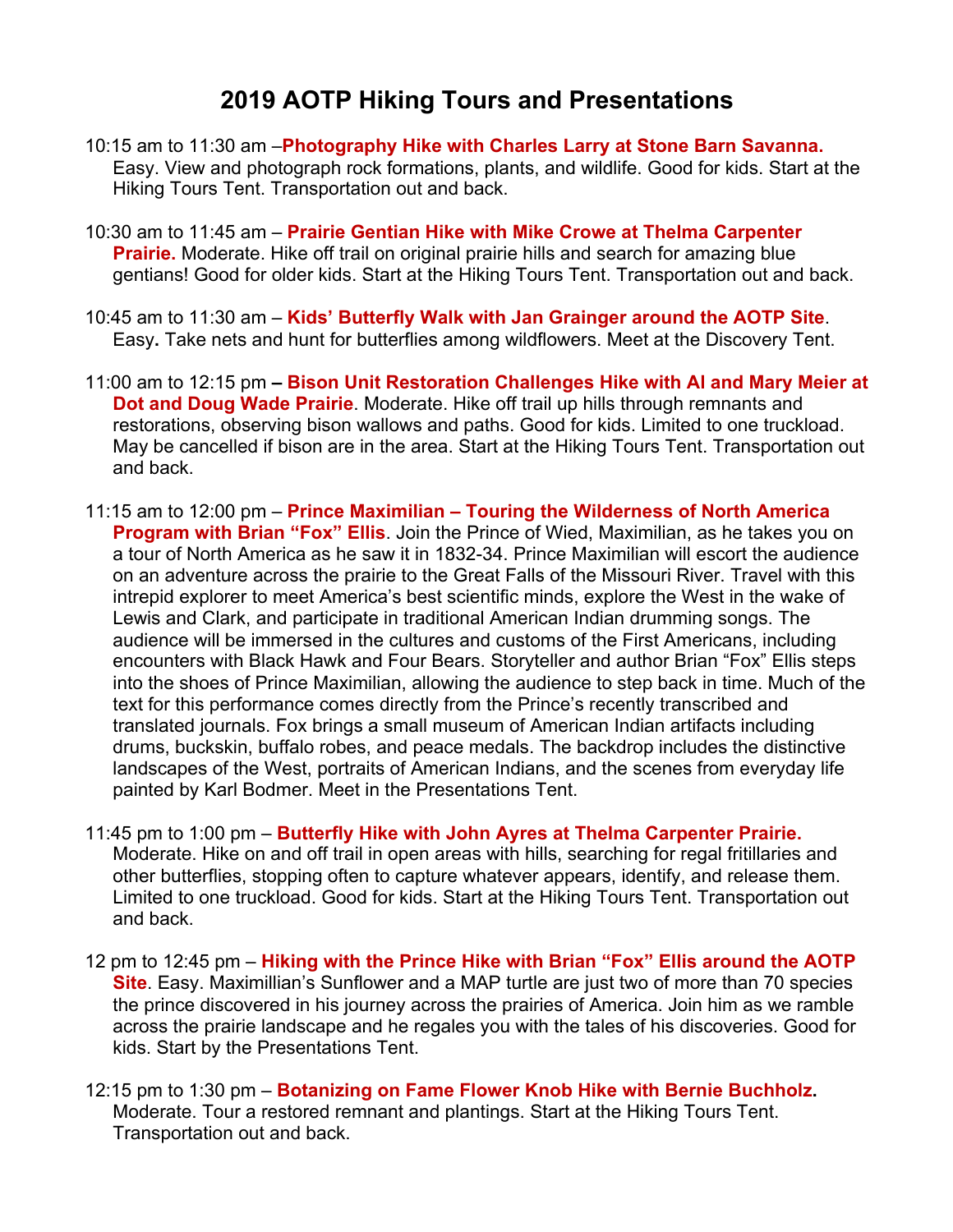## **2019 AOTP Hiking Tours and Presentations**

- 12:30 pm to 1:15 pm **Live Birds of Prey Program by Northern Illinois Raptor Rehab and Education**. Learn about peregrine falcons, barred owls, screech owls, American kestrels, and red tail hawks. Meet in the Presentations Tent.
- 12:45 pm to 2:15 pm **Sandstone Bluffs, Oaks, and Grasses Hike with Mark Jordan at Tellabs Savanna.** Moderate. Visit the Tellabs woodlands, sandstone bluffs, savannas and prairies. Good for kids. Start at the Hiking Tours Tent. Transportation out and back.
- 1:00 pm to 2:30 pm **Wildlife Hike with Kevin Kaltenbach at Tellabs Savanna.** Moderate. Two-mile hike, mostly on trails, out to the wetlands and back through oak woodlands and prairie plantings. Will you see the rare, red-headed woodpeckers or spy a wild turkey? Good for kids. Start at the Hiking Tours Tent. Transportation out and back.
- 1:15 pm to 2:45 p.m. **Science on the Prairie Hike with Elizabeth Bach at Clear Creek Knolls and the Visitor Center.** Moderate. Visit examples of scientific research at Nachusa Grasslands. We will view part of the Northern Illinois University experiment, which includes an area that fences out coyotes. Then we'll hike down to Clear Creek stream and discuss citizen science stream monitoring and mosquito research. The tour will include a stop at the fire plots near the Visitor Center. Good for kids. Start at the Hiking Tours Tent. Transportation out and back.
- 1:45 pm to 2:30 pm **Adventures in Nature – Ecological Tales That Teach Scientific Literacy through Story-Telling and Song Program with Brian "Fox" Ellis**. Fox has created these tales with the help of a dragonfly, a burr oak tree, and a mountain lion. This performance brings the water cycle and food web to life through the personal narrative, including "The Web at Dragonfly Pond," Fox's award-winning book published by Dawn Publications. This family-friendly program includes a mix of true stories, poetry, folklore, songs, and audience participation, blending scientific inquiry and literacy with high adventure! Meet in the Presentations Tent.
- 2:00 pm to 3:15 pm **Grasslands Birding Hike with Heather Herakovich at Clear Creek Knolls**. Moderate. Explore on and off trail to search for grassland birds and learn how we study them. Good for kids. Start at the Hiking Tours Tent. Transportation out and back.
- 2:15 pm to 3:30 pm **Blanding's Turtles Hike with Jess Fliginger at Tellabs Wetland.** Moderate. Learn what is being done to save these rare turtles. Good for older kids. Start at the Hiking Tours Tent. Transportation out and back.
- 2:30 pm to 3:15 pm **A Mini-Bio-Blitz Hike with Brian "Fox" Ellis around the AOTP Site**. Easy. With field guides in hand, binoculars and magnifying glasses, butterfly nets and sweep nets we will see how many species we can find and identify, learning basic ID skills that will enrich our every trip into the wild. Good for kids. Start by the Presentations Tent.